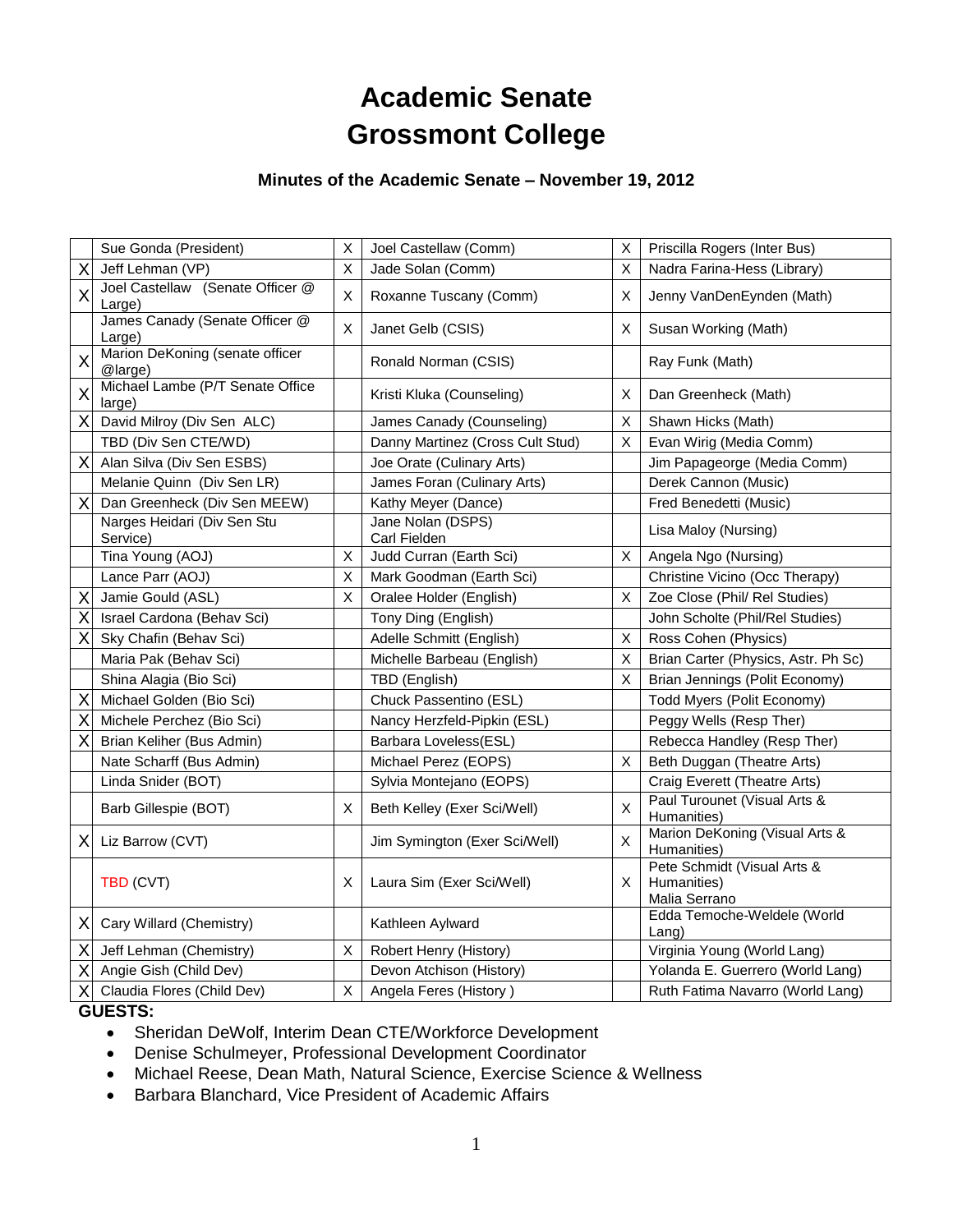## **I. CALL TO ORDER (11:04) by V.P. Jeff Lehman, standing in for Sue Gonda**

## **A. Public Comment**

**Greg Robinson:** Greg congratulated the faculty for their efforts in encouraging student participation in the election. Proposition 30 passed by a 54% margin and was heavily supported by young voters. Congratulations was also extended to Greg for his election to the San Diego County Board of Education, District I.

#### **B. Approval of Agenda M/S/U Wirig/Goodman**

**C. Approval of Minutes from November 5, 2012. M/S/U** 

## **II. PRESIDENT'S REPORT – Jeff Lehman**

- **Accreditation "Read-In":** Jeff reported that approximately 40 students, faculty and staff participated in the Accreditation Read-In held this past Wednesday. Jeff encouraged interested faculty to review the Accreditation document at [WWW.grossmont.edu/intranet/selfEvalReport13/default.htm.](http://www.grossmont.edu/intranet/selfEvalReport13/default.htm)
- **College Hour Discussion Update:** A task force is being formed to continue discussions on feasible plan for College Hour. The group consists of students, faculty and staff with diverse view points on the issue. Patrice Braswell-Burris, Sarah Glasgow and Agustin Albarran have agreed to participate. The goal of the task force is to bring a proposal to the Senate in the Spring.
- **System maintenance December 20, 2012:** Jeff gave a brief reminder that grades are due by December 19, 2012 and the system will be offline for maintenance beginning December 20, 2012. No changes have been made to the timeline or grading deadlines, just a reminder that the system will be down.
- **Plenary Report:** Sue Gonda and Kristi Kluka attended the Plenary Session. VP Jeff Baker was also in attendance, as the Student Services Officer Conference was at the same place/time. Sue attended sessions regarding collaborative practices between instructional faculty and student services. Sue and Kristi are working on a Flex Week workshop on the topic. Sue will follow-up with the Resolution results once they are finalized and published.

## **III. COMMITTEES**

**A. Modification of Academic Program Review Committee Charge--Proposal from the Committee**

In order to encourage greater membership participation, the Academic Program Review Committee would like to have the membership changed to reflect "one at-large faculty member" rather than a "Senate faculty member".

A motion was made to change the charge/membership of the Academic Program Review Committee to reflect "one at-large faculty member". M/S/U Sim/Serrano

### **IV. ACTION ITEMS**

### **A. Role and Responsibilities of faculty as Committee Division Representatives**

Jeff presented a draft of "Role and Responsibilities of Faculty as Committee Division Representatives," included with the Agenda (and attached hereto). Discussion points: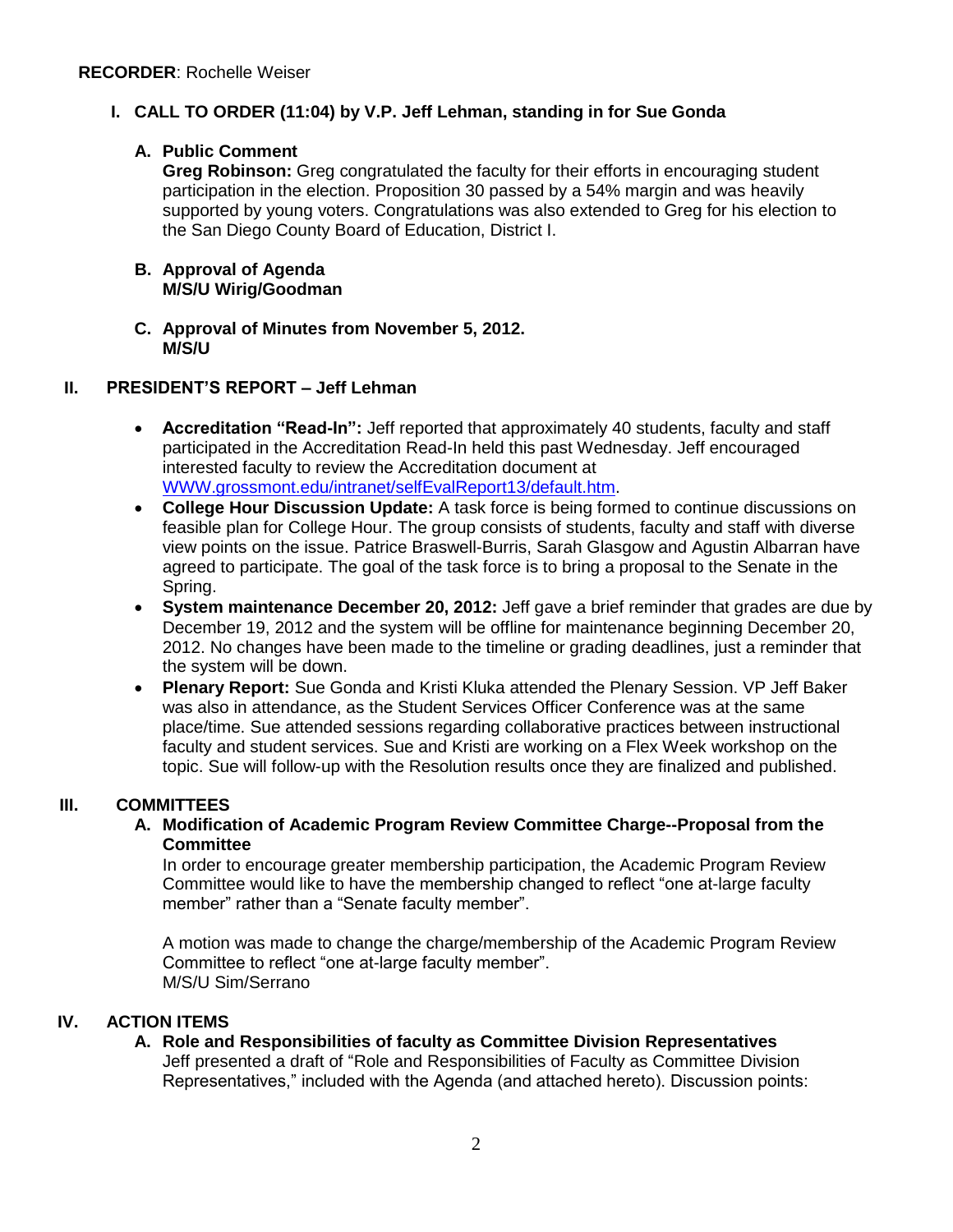- Should we consider having the division representatives give reports at the division council meetings?
- OR, should the division representatives contact their department chair with the meeting information and re-cap, and then have the chair take the information to division council meetings?
- This guideline would not create more power for a division representative, rather a guide for being a conduit of information.
- All agreed focus of discussion was regarding item 2 and 4; both items were in need of wordsmithing. Or should item 4 be dropped?

A motion was made to drop item 4.

M/S Sim/Gelb 11 in favor/20 opposed; motion failed.

The following suggestions were made:

- Change item 4 to read: Synthesize information given in meetings in order to engage in committee decision making by balancing the input from the division with the needs of the college as a whole.
- Remove from item 4 the rest of the sentence following "college".
- Item 2; change to read "needs of all" points of view...
- Combine 4 and 5 into one thought.
- Rename the document "Best Practices of Faculty as Committee Division Representatives."

A motion was made to table the draft in order to edit the document to address the Senate concerns.

M/S/U Holder/DeKoning

### **V. INFORMATION ITEMS**

## **A. Replacement of Senate Officer: James Canady**

A motion was made to move this item to action. M/S/U VandenEynden/Serrano

Motion made to approve James as Senate Officer at Large. M/S/U VandenEynden/Serrano

### **B. Committee Terms--Discussion**

Jeff reported that some committees on campus have Committee Terms: Planning and Resources Council and some of their sub-committees. It was noted that the committee itself discussed the idea of terms and requested it. To clarify: this discussion is regarding term lengths, rather than term limits: length of service--individuals can volunteer as many times as they wish. Some ideas mentioned in the discussion:

- Would different committees have different lengths? Or would they all be the same?
- Most seemed to like the 2 year length.
- Can an individual "get out" of the 2 year term?
- 2 year term length makes sense, Chairs and the Chair of Chairs serve for 2 years.

### **C. Academic Senate California Community College Leadership Institute**

Jeff announced that the ASCCC Leadership Institute would take place on the GC campus November 30, 2012 and to contact Sue for more information. <http://www.asccc.org/events/2012/11/leadership-regional-meeting>

Meeting adjourned 12:15pm Next meeting: December 3, 2012, 11:00-12:20pm Griffin Gate